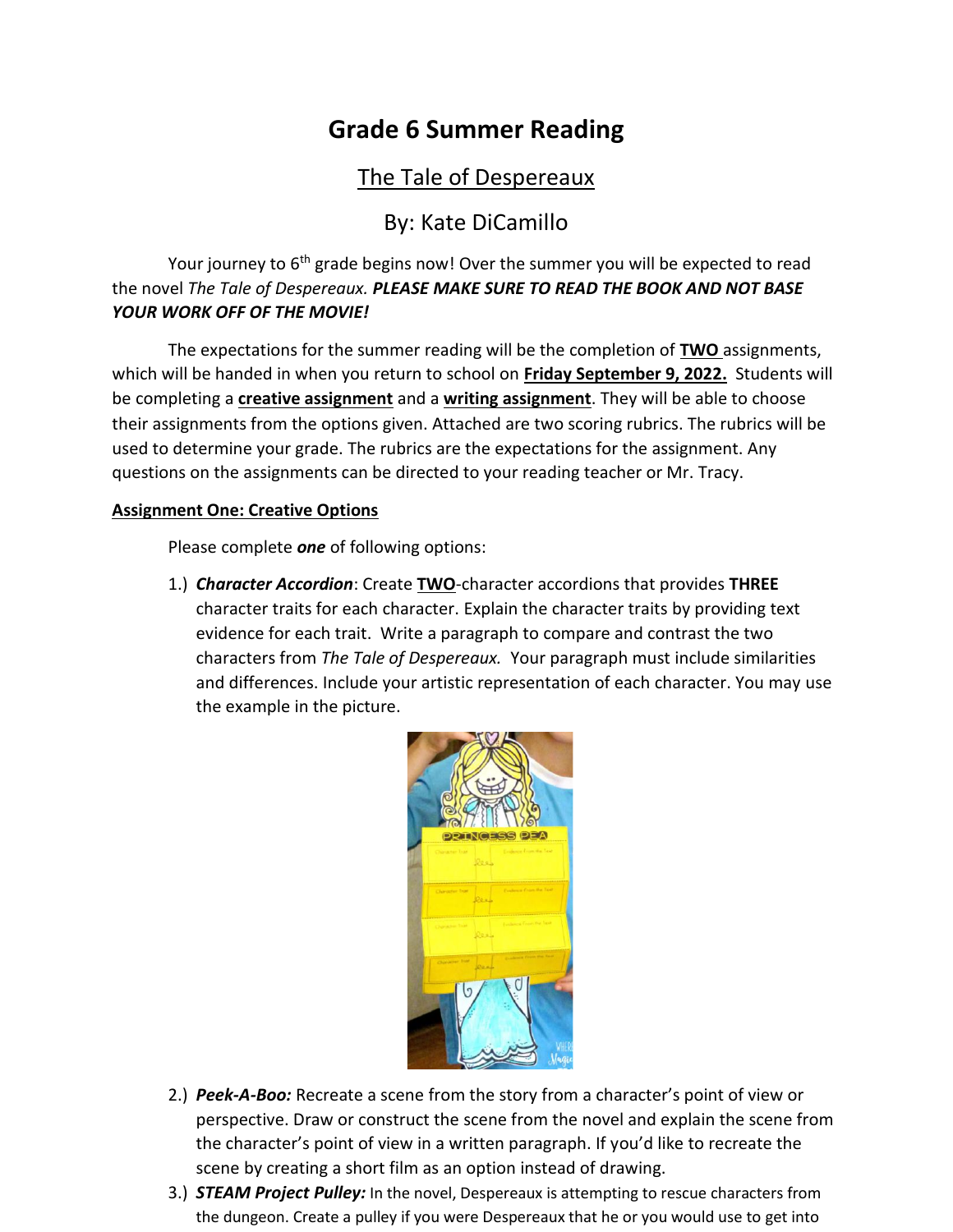the dungeon. Use household items to create your pulley. If your pulley is large and unable to be brought into school, please film a short film explaining how your pulley would work and a short demonstration of the pulley system. Write a short paragraph explaining how your pulley was created and how this will work.

- 4.) *Character Bag:* Create a lunch bag featuring five or more items which would describe the character you selected. Make sure to give an explanation about the materials of the character bags. Indicate why you selected those items to describe your character. Decorate the front of your bag accordingly.
- 5.) *Quote Mural:* Select your top five quotes from the novel. Display these quotes in the form of a mural drawing. Display your artistic representation of the quotations within your mural. Give a brief explanation on a separate piece of paper why these quotes were selected. Some examples of quotes you may use are;
	- "Stories are light. Light is precious in a world so dark."
	- "Say it, reader. Say the word 'quest' out loud. It is an extraordinary word, isn't it So small and yet so full of wonder, so full of hope."
	- "There is nothing sweeter in this sad world than the sound of someone you love calling your name."
	- "There ain't a body, be it mouse or man, that ain't made better by a little soup."
	- "Once upon a time," he said out loud to the darkness. He said these words because they were the best, the most powerful words that he knew and just the saying of them comforted him."
- 6.) *Character Interview:* Create a short video (3 to 4 minutes) of you interviewing a character of your choice from the story. Ask questions relating to the novel which give the character's point of view about the story. Make sure the video file will be able to be shared with your teacher upon completion of your video.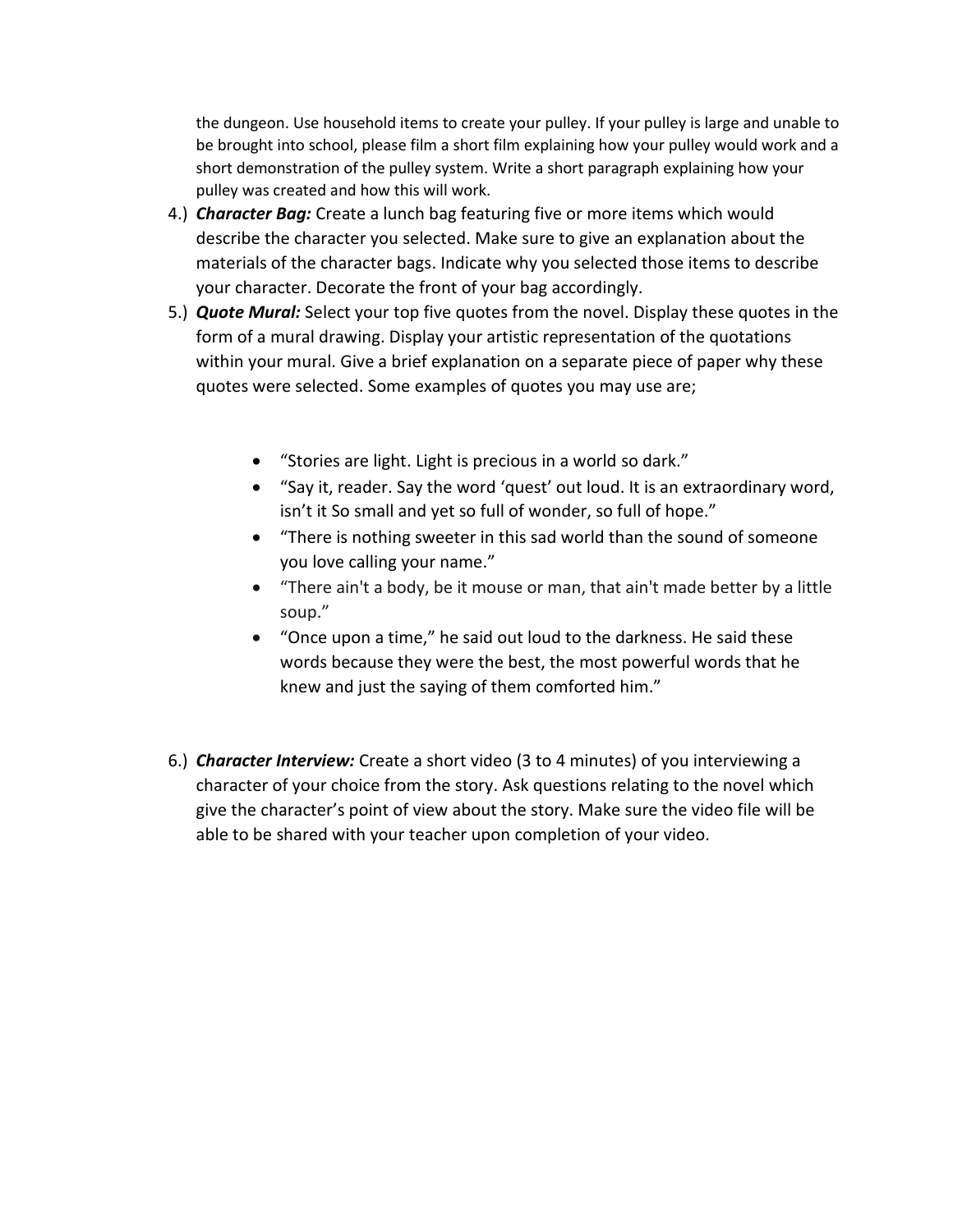## Creative Project Scoring Rubric

| <b>CATEGORY</b>           | 9 to 10 points                                                                                                                                    |                                                                                                                                     | 6 to 8 points 3 to 5 points                                                                                     | 0 to 2 points                                                                                 |
|---------------------------|---------------------------------------------------------------------------------------------------------------------------------------------------|-------------------------------------------------------------------------------------------------------------------------------------|-----------------------------------------------------------------------------------------------------------------|-----------------------------------------------------------------------------------------------|
| Content -<br>Accuracy     | All the content<br>displayed is<br>accurate and<br>reflects<br>knowledge of the<br>novel.                                                         | Most of the<br>content<br>displayed is<br>accurate and<br>reflects<br>knowledge of<br>the novel.                                    | Some of the content<br>displayed is accurate<br>and reflects<br>knowledge of the<br>novel.                      | None of the<br>content displayed<br>is accurate and<br>reflects<br>knowledge of the<br>novel. |
| Required<br>Elements      | The project<br>includes all<br>required elements<br>as well as<br>additional<br>information.                                                      | Most of the<br>elements are<br>included on<br>the project.                                                                          | Some of the required Several required<br>elements are includedelements were<br>on the poster.                   | missing.                                                                                      |
| Graphics -<br>Originality | Several of the<br>elements of the<br>project reflect an<br>exceptional<br>degree of student<br>creativity in their<br>creation and/or<br>display. | the elements<br>of the project<br>used on the<br>poster reflect<br>student<br>creativity in<br>their creation<br>and/or<br>display. | One or two of The graphics are<br>made by the student<br>but are based on the<br>designs or ideas of<br>others. | No graphics<br>made by the<br>student are<br>included.                                        |
| Mechanics                 | Capitalization and<br>punctuation are<br>correct<br>throughout the<br>project.                                                                    | error in<br>capitalization<br>or<br>punctuation.                                                                                    | There is 1 to 2 There are 3 to 4<br>errors in capitalizationthan 5 errors in<br>or punctuation.                 | There are more<br>capitalization or<br>punctuation.                                           |
| Organization              | The project is<br>exceptionally<br>organized in<br>terms of design,<br>layout, and<br>neatness.                                                   | The project is<br>organized in<br>terms of<br>design, layout<br>and neatness.                                                       | The project is<br>acceptably organized<br>though it may be a bit messy or very<br>messy.                        | The project is<br>distractingly<br>poorly designed.<br>It is not<br>attractive.               |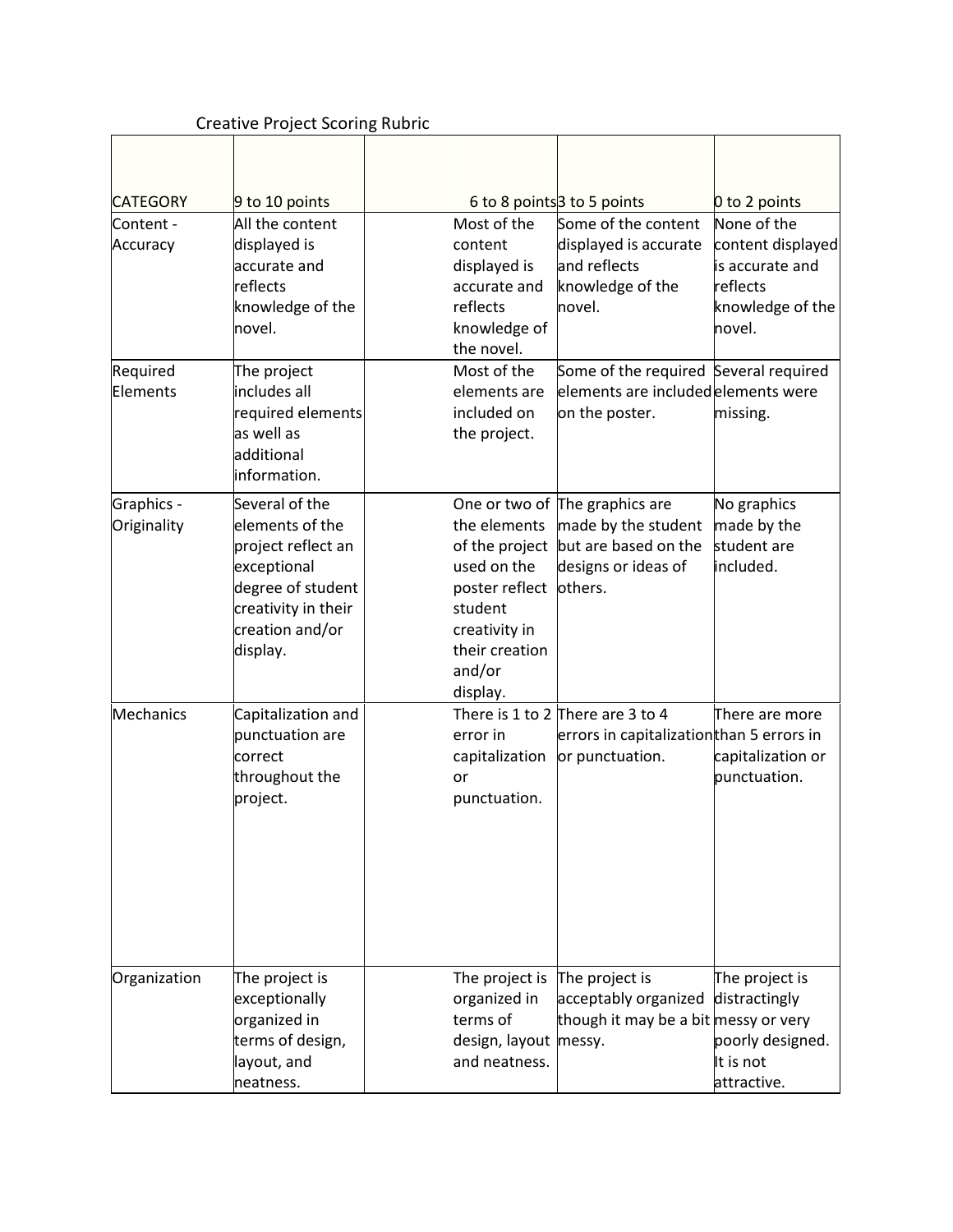#### **Assignment Two: Writing Options**

Please complete **ONE** of the following options.

*All writing prompts must be completed in a minimum of 5 paragraph essays. Use text evidence to support your writing. Please quote the text properly in your writing.*

- 1.) **Character Comparison Option** Choose a character from the Tale of Despereaux and compare it to another character from a DIFFERENT novel or story you have read. Please make sure to include their similarities and differences in your writing.
- 2.) **Narrative Writing Option** Complete or change a portion of the novel.
- 3.) **Opinion Writing Option** Forgiveness and Compassion is an important theme throughout the novel. In your opinion, which character do you think deserves forgiveness and compassion? Make sure to include reasons why and use text evidence to support your opinion.
- 4.) **Persuasive Writing Option** King Phillip banned soup, bowls, spoons, and everything else used to make soup. Write a persuasive essay to convince him to bring everything back.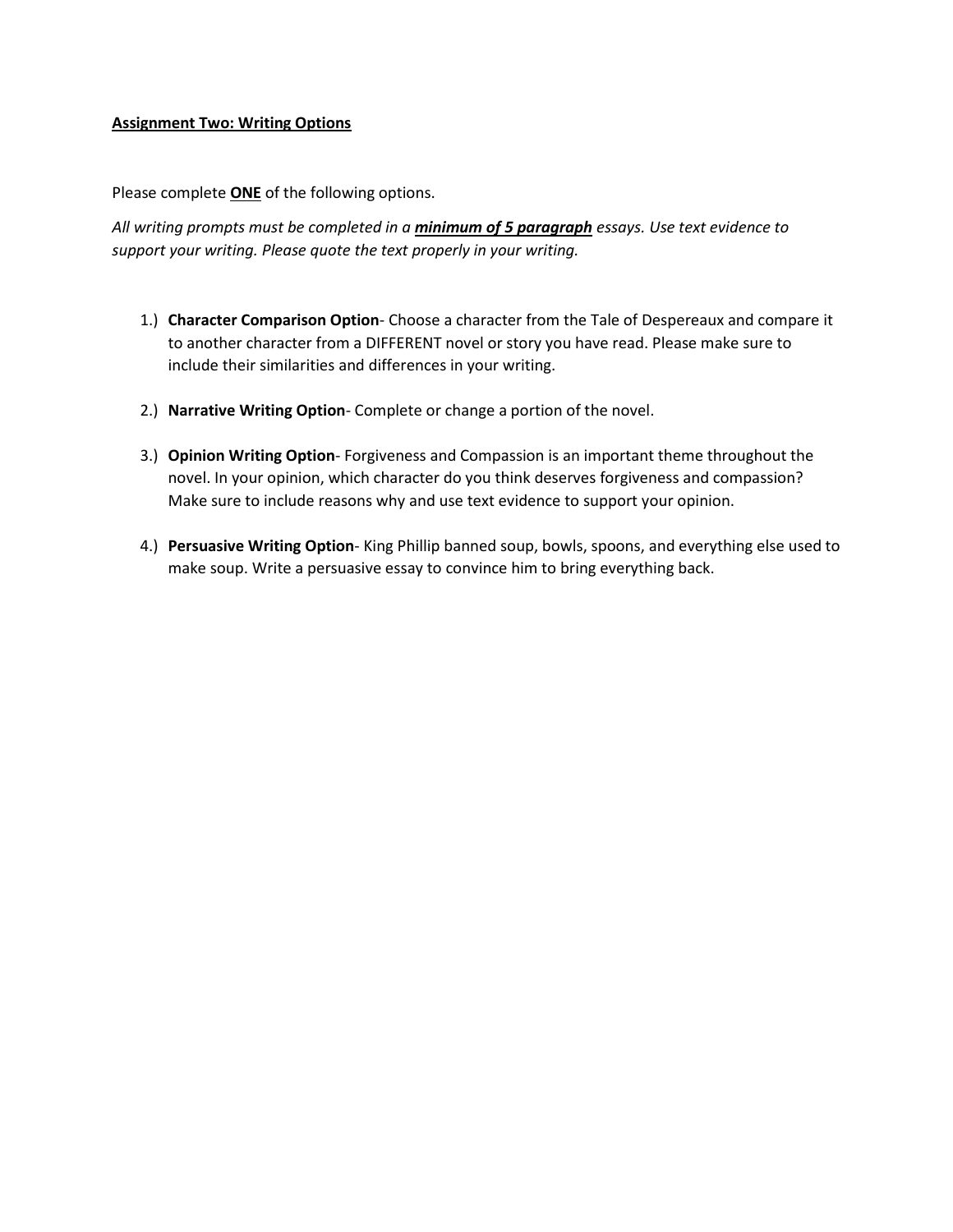| New Jersey Holistic Scoring Rubric for Essay Writing-6pt                                                                                         |                                                                     |                                                                              |                                                                                                            |                                                                                                           |                                                                                                  |                                                                                           |  |  |  |
|--------------------------------------------------------------------------------------------------------------------------------------------------|---------------------------------------------------------------------|------------------------------------------------------------------------------|------------------------------------------------------------------------------------------------------------|-----------------------------------------------------------------------------------------------------------|--------------------------------------------------------------------------------------------------|-------------------------------------------------------------------------------------------|--|--|--|
| <b>Scoring Criteria</b>                                                                                                                          | <b>Inadequate Command</b>                                           | <b>Limited Command</b>                                                       | <b>Partial Command</b>                                                                                     | <b>Adequate Command</b>                                                                                   | <b>Strong Command</b>                                                                            | <b>Superior Command</b>                                                                   |  |  |  |
|                                                                                                                                                  |                                                                     | 2                                                                            | 3                                                                                                          |                                                                                                           | 5                                                                                                |                                                                                           |  |  |  |
| <b>CONTENT &amp;</b><br><b>ORGANIZATION</b>                                                                                                      | $\bullet$ May lack opening<br>and/or closing                        | $\bullet$ May lack opening<br>and/or closing                                 | May lack opening<br>and/or closing                                                                         | • Generally has<br>opening/closing                                                                        | • Opening and closing                                                                            | $\bullet$ Opening and closing                                                             |  |  |  |
| • Communicates intended<br>message to intended<br>audience<br>• Relates to topic                                                                 | Minimal response to<br>topic: uncertain<br>focus                    | • Attempts to focus<br>• May drift or shift<br>focus                         | Usually has single<br>focus                                                                                | • Single focus                                                                                            | • Single focus<br>• Sense of unity and<br>coherence<br>• Key ideas developed                     | • Single, distinct focus<br>Unified and coherent<br>• Well-developed                      |  |  |  |
| <b>Opening and closing</b><br>• Focused<br>• Logical progression of<br><b>ideas</b><br>• Transitions<br>• Appropriate details and<br>information | • No planning evident;<br>disorganized                              | • Attempts<br>organization<br>• Few, if any,<br>transitions<br>between ideas | Some lapses or flaws • Ideas loosely<br>in organization<br>• May lack some<br>transitions<br>between ideas | connected<br>• Transition evident                                                                         | • Logical progression<br>of ideas<br>• Moderately fluent<br>• Attempts<br>compositional<br>risks | Logical progression of ideas<br>• Fluent, cohesive<br>• Compositional risks<br>successful |  |  |  |
|                                                                                                                                                  | Details random.<br>inappropriate, or<br>barely apparent             | • Details lack<br>elaboration, i.e.,<br>highlight paper                      | <b>Repetitious details</b><br>Several unelaborated<br>details                                              | • Uneven development • Details appropriate<br>of details                                                  | and varied                                                                                       | · Details effective, vivid.<br>explicit, and/or pertinent                                 |  |  |  |
| <b>USAGE</b><br>• Tense formation<br>• Subject-verb agreement<br>• Pronouns<br>usage/agreement<br>• Word choice/meaning<br>• Proper modifiers    | No apparent control<br>• Severe/<br>numerous errors                 | • Numerous errors                                                            | Errors/ patterns of<br>errors may be<br>evident                                                            | Some errors that do<br>not interfere with<br>meaning                                                      | • Few errors                                                                                     | • Very few, if any, errors                                                                |  |  |  |
| <b>SENTENCE</b><br><b>CONTRUCTION</b><br>• Variety of type,<br>structure, and length<br>• Correct construction                                   | $\bullet$ Assortment of<br>incomplete and/or<br>incorrect sentences | $\bullet$ Excessive<br>monotony/same<br>structure<br>• Numerous errors       | • Little variety in<br>syntax<br>• Some errors                                                             | $\bullet$ Some errors that do<br>not interfere with<br>meaning                                            | • Few errors                                                                                     | • Very few, if any, errors                                                                |  |  |  |
| <b>MECHANICS</b><br>$\bullet$ Spelling<br>• Capitalization<br>• Punctuation                                                                      | • Errors so severe they<br>detract from<br>meaning                  | • Numerous serious<br>errors                                                 | Patterns of errors<br>evident                                                                              | • No consistent pattern • Few errors<br>of errors<br>Some errors that do<br>not interfere with<br>meaning |                                                                                                  | • Very few, if any, errors                                                                |  |  |  |

| <b>Non-Scorable</b> |      | Student wrote too little to allow reliable<br>$\left  \text{NR} = \text{No Response} \right $ judgment of his/her writing.           | $NE = Not$ English  | Student wrote in a language other than<br>English.                              |
|---------------------|------|--------------------------------------------------------------------------------------------------------------------------------------|---------------------|---------------------------------------------------------------------------------|
| <b>Responses</b>    | Task | $\overline{OT}$ = Off Topic/ Off   Student did not write on the assigned topic/task,<br>or the student attempted to copy the prompt. | $WF =$ Wrong Format | Student refused to write on the topic, or<br>the writing task folder was blank. |
|                     |      |                                                                                                                                      |                     |                                                                                 |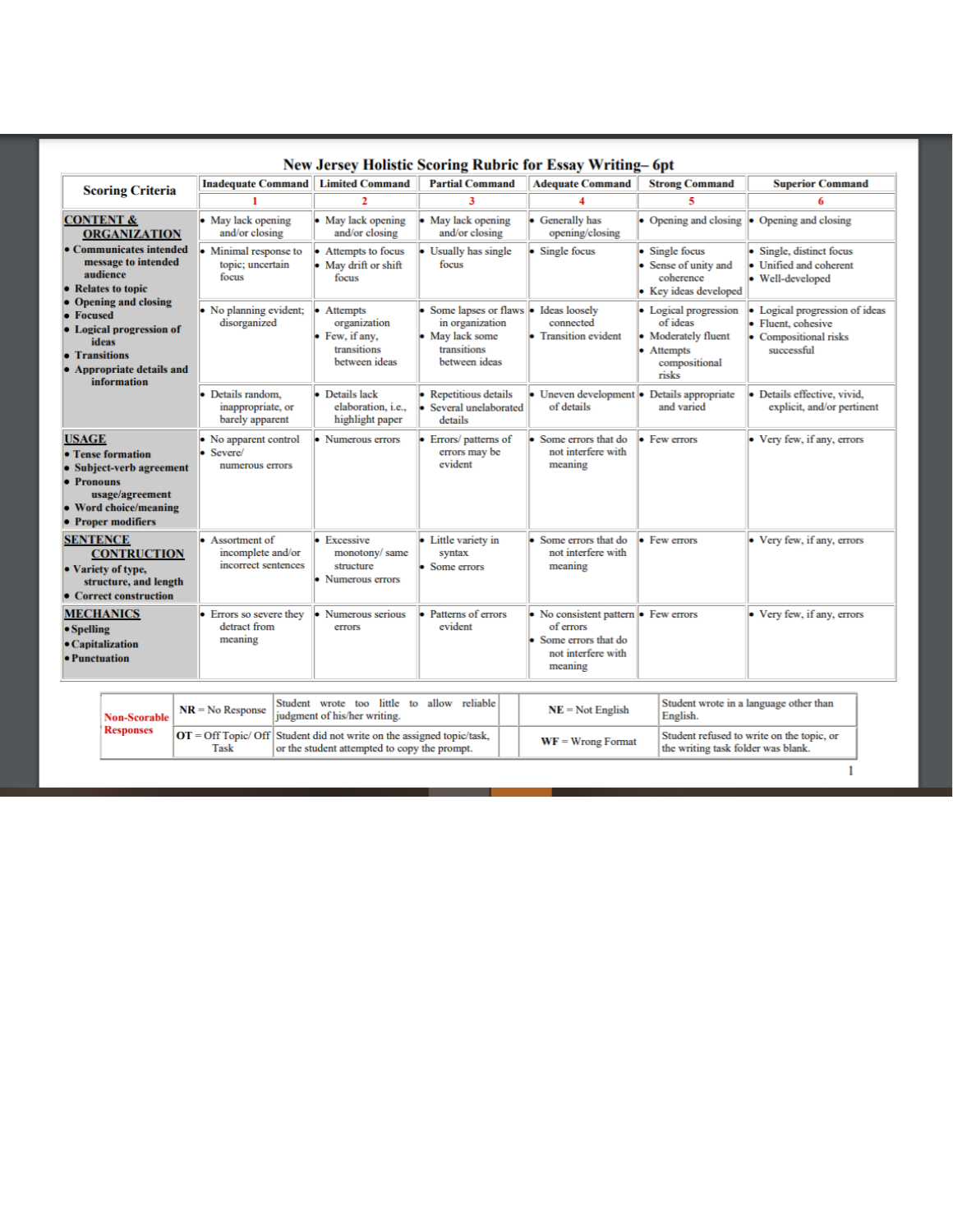# **Grade 6 Advanced Summer Reading**

## The Tale of Despereaux

## By: Kate DiCamillo

Your journey to 6<sup>th</sup> grade begins now! Over the summer you will be expected to read the novel *The Tale of Despereaux. PLEASE MAKE SURE TO READ THE BOOK AND NOT BASE YOUR WORK OFF OF THE MOVIE!* 

The expectations for the summer reading will be the completion of **TWO** assignments, which will be handed in when you return to school on **Friday September 9, 2022.** Students will be completing a **creative assignment** and a **writing assignment**. They will be able to choose their assignments from the options given. Attached are two scoring rubrics. The rubrics will be used to determine your grade. The rubrics are the expectations for the assignment. Any questions on the assignments can be directed to your reading teacher or Mr. Tracy.

### **Assignment One: Creative Options**

Please complete *one* of following options:

1.) *Character Accordion*: Create **TWO**-character accordions that provides **THREE** character traits for each character. Explain the character traits by providing text evidence for each trait. Write a paragraph to compare and contrast the two characters from *The Tale of Despereaux.* Your paragraph must include similarities and differences. Include your artistic representation of each character. You may use the example in the picture.



- 2.) *Peek-A-Boo:* Recreate a scene from the story from a character's point of view or perspective. Draw or construct the scene from the novel and explain the scene from the character's point of view in a written paragraph. If you'd like to recreate the scene by creating a short film as an option instead of drawing.
- 3.) *STEAM Project Pulley:* In the novel, Despereaux is attempting to rescue characters from the dungeon. Create a pulley if you were Despereaux that he or you would use to get into the dungeon. Use household items to create your pulley. If your pulley is large and unable to be brought into school, please film a short film explaining how your pulley would work and a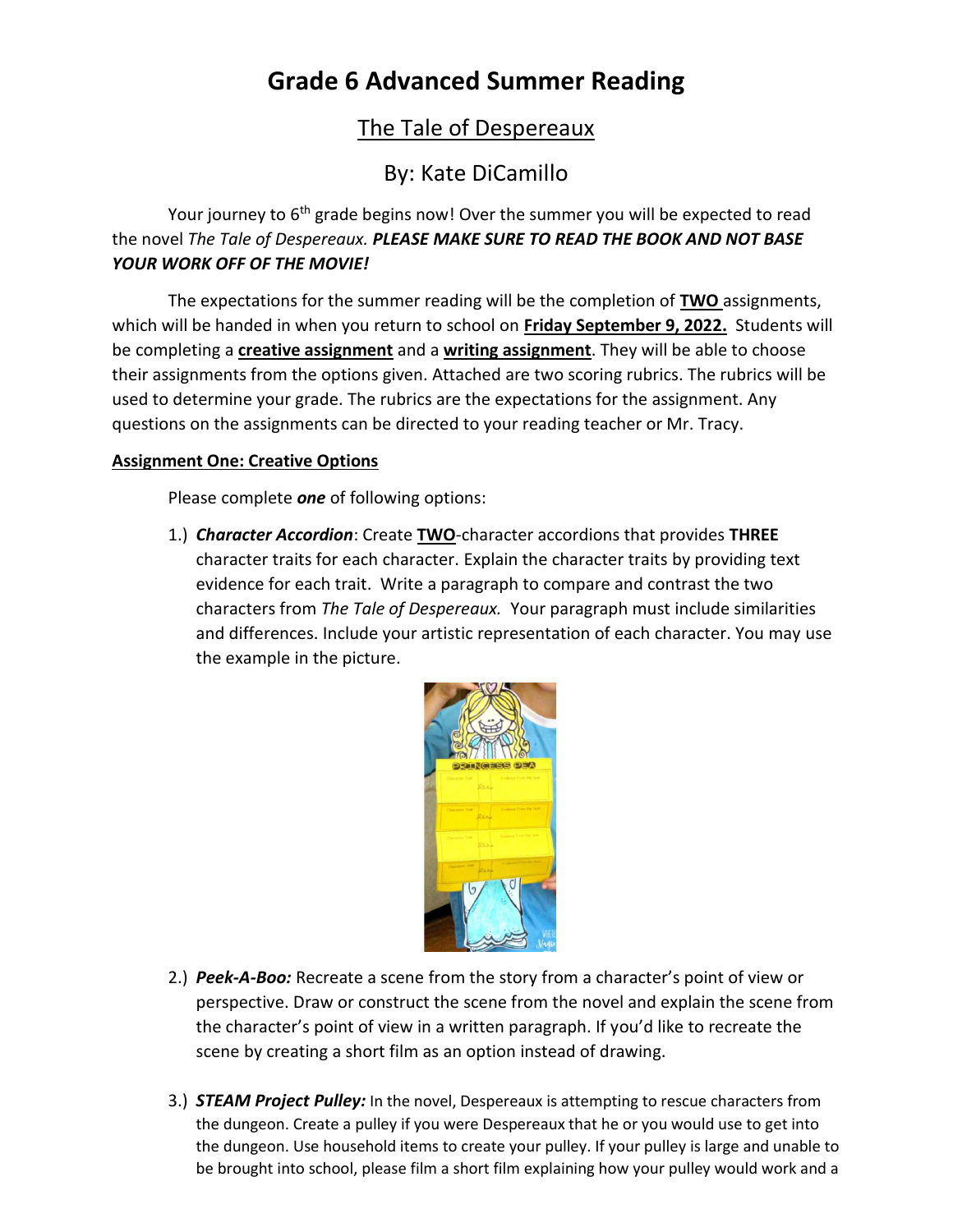short demonstration of the pulley system. Write a short paragraph explaining how your pulley was created and how this will work.

- 4.) *Character Bag:* Create a lunch bag featuring five or more items which would describe the character you selected. Make sure to give an explanation about the materials of the character bags. Indicate why you selected those items to describe your character. Decorate the front of your bag accordingly.
- 5.) *Quote Mural:* Select your top five quotes from the novel. Display these quotes in the form of a mural drawing. Display your artistic representation of the quotations within your mural. Give a brief explanation on a separate piece of paper why these quotes were selected. Some examples of quotes you may use are;
	- "Stories are light. Light is precious in a world so dark."
	- "Say it, reader. Say the word 'quest' out loud. It is an extraordinary word, isn't it So small and yet so full of wonder, so full of hope."
	- "There is nothing sweeter in this sad world than the sound of someone you love calling your name."
	- "There ain't a body, be it mouse or man, that ain't made better by a little soup."
	- "Once upon a time," he said out loud to the darkness. He said these words because they were the best, the most powerful words that he knew and just the saying of them comforted him."
- 6.) *Character Interview:* Create a short video (3 to 4 minutes) of you interviewing a character of your choice from the story. Ask questions relating to the novel which give the character's point of view about the story. Make sure the video file will be able to be shared with your teacher upon completion of your video.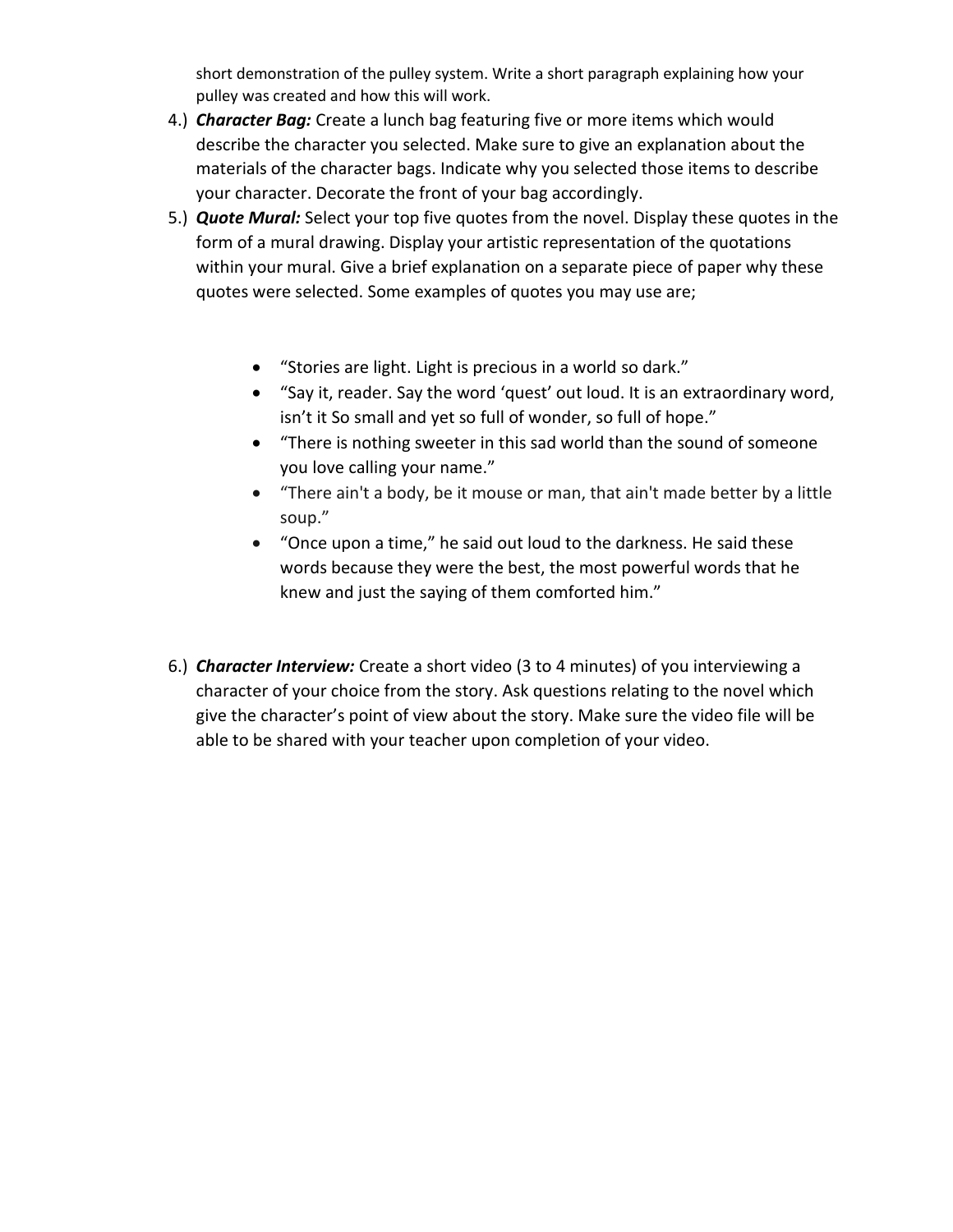| <b>CATEGORY</b><br>Content - Accuracy | 9 to 10 points<br>All the content<br>displayed is<br>accurate and<br>reflects knowledge<br>of the novel.                                       | 6 to 8 points<br>Most of the<br>content displayed<br>is accurate and<br>reflects knowledge<br>of the novel.                                 | 3 to 5 points<br>Some of the<br>content displayed<br>is accurate and<br>reflects knowledge<br>of the novel. | 0 to 2 points<br>None of the<br>content displayed<br>is accurate and<br>reflects knowledge<br>of the novel. |
|---------------------------------------|------------------------------------------------------------------------------------------------------------------------------------------------|---------------------------------------------------------------------------------------------------------------------------------------------|-------------------------------------------------------------------------------------------------------------|-------------------------------------------------------------------------------------------------------------|
| <b>Required Elements</b>              | The project includes<br>all required<br>elements as well as<br>additional<br>information.                                                      | Most of the<br>elements are<br>included on the<br>project.                                                                                  | Some of the<br>required elements<br>are included on the<br>poster.                                          | Several required<br>elements were<br>missing.                                                               |
| Graphics -<br>Originality             | Several of the<br>elements of the<br>project reflect an<br>exceptional degree<br>of student creativity<br>in their creation<br>and/or display. | One or two of the<br>elements of the<br>project used on the<br>poster reflect<br>student creativity<br>in their creation<br>and/or display. | The graphics are<br>made by the<br>student but are<br>based on the<br>designs or ideas of<br>others.        | No graphics made<br>by the student are<br>included.                                                         |
| <b>Mechanics</b>                      | Capitalization and<br>punctuation are<br>correct throughout<br>the project.                                                                    | There is 1 to 2 error<br>in capitalization or<br>punctuation.                                                                               | There are 3 to 4<br>errors in<br>capitalization or<br>punctuation.                                          | There are more<br>than 5 errors in<br>capitalization or<br>punctuation.                                     |
| Organization                          | The project is<br>exceptionally<br>organized in terms<br>of design, layout,<br>and neatness.                                                   | The project is<br>organized in terms<br>of design, layout<br>and neatness.                                                                  | The project is<br>acceptably<br>organized though it<br>may be a bit messy.                                  | The project is<br>distractingly messy<br>or very poorly<br>designed. It is not<br>attractive.               |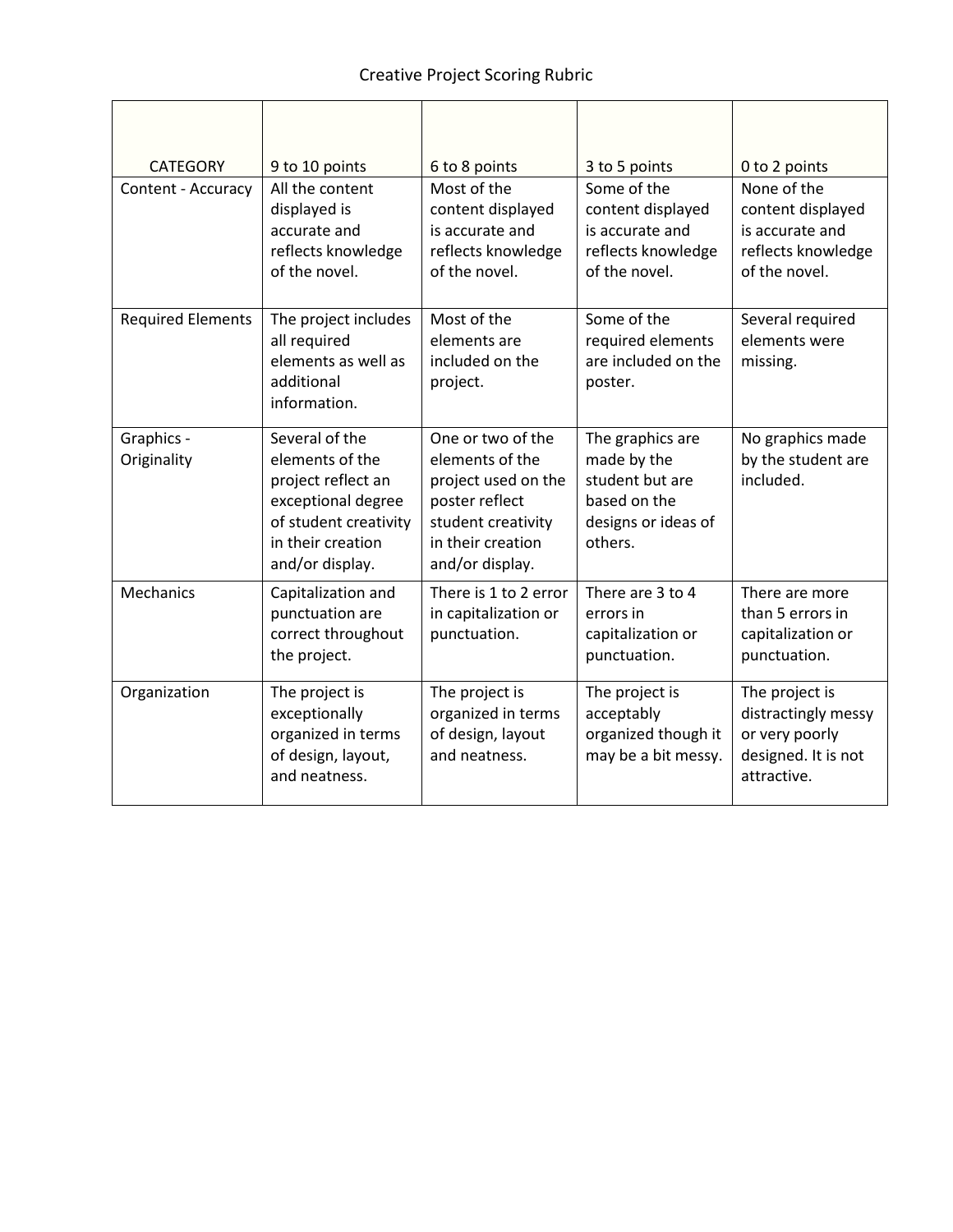## **Grade 6 Summer Reading- Advance Class** So B. It By: Sarah Weeks

The expectation for the summer reading of the Advance class will be the completion of a writing assignment, which will be handed in when you return to school on **Friday September 9,**  2022. You will be able to choose your assignment from the options given. Attached is scoring rubric. The rubric will be used to determine your grade.

### **Writing Assignment Options**

Please complete *one* of the following options.

*All writing prompts must be completed in a* **minimum of 5 paragraph** *essays. Use text evidence to support your writing. Please quote the text properly in your writing piece.*

> 1. *Character Comparison Option- Choose two characters from So B It. Complete a Venn Diagram. Please make sure to include their similarities and differences in your writing.*

2. *Narrative Writing Option- Change a portion of the novel or write a sequel to the novel.* 

3. *Opinion Writing Option 1-Honesty/telling the truth is an important theme throughout the novel. In your opinion, why is it so important to Heidi even though she herself lies twice in the novel.*

4. *Opinion Writing Option 2-Heidi says she is "just plain lucky" when she guesses all the pairs in the game Memory. In your opinion, do you believe Heidi is lucky? Explain why or why not.*

5. *Persuasive Writing Option- Convince a classmate to read this book.*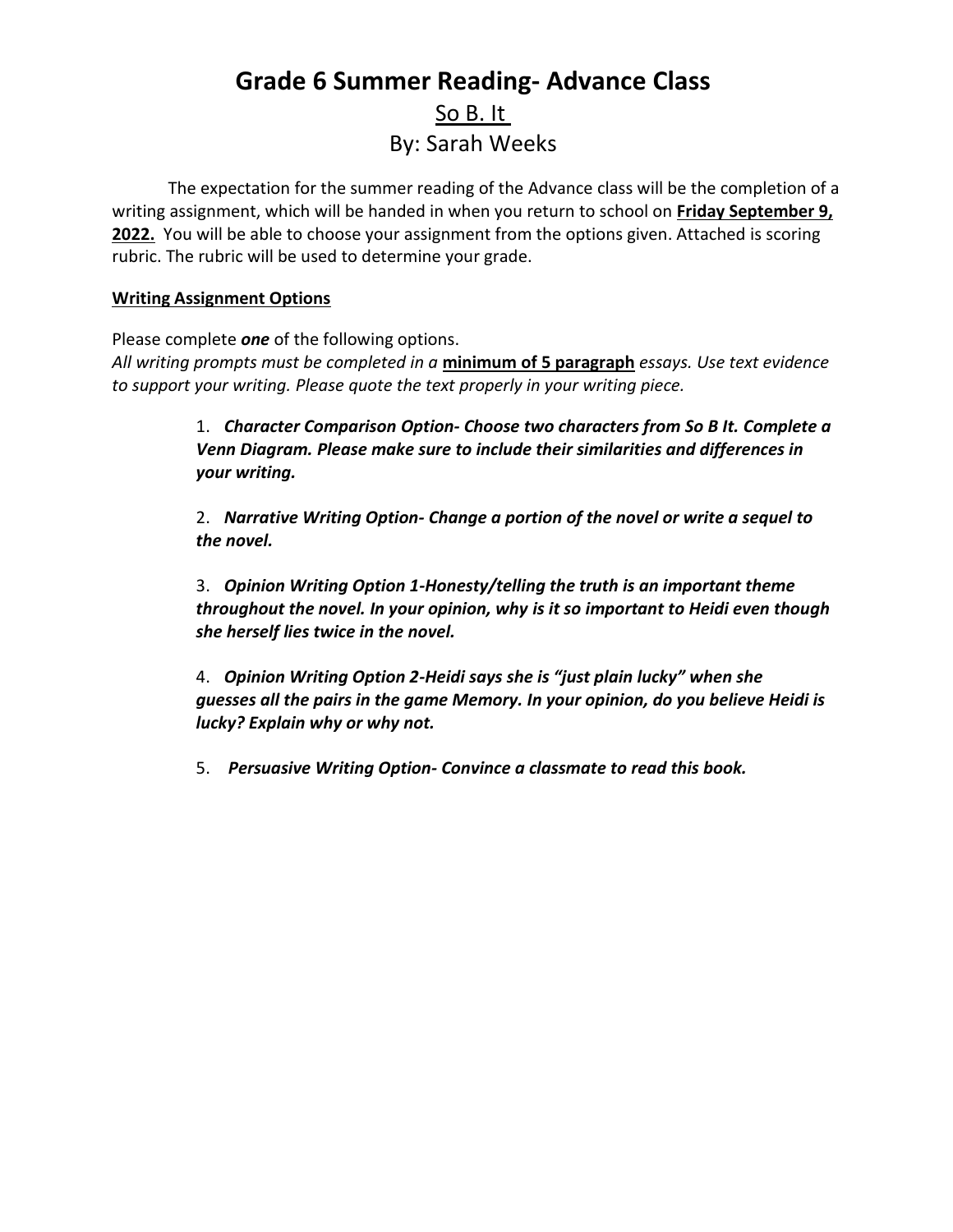| <b>New Jersey Holistic Scoring Rubric for Essay Writing-6pt</b>                                                                               |                                                                                                                    |   |                                                           |  |                                                                                                   |                                                                                                            |                                                                                                           |                                                                                                  |                                                                                         |  |
|-----------------------------------------------------------------------------------------------------------------------------------------------|--------------------------------------------------------------------------------------------------------------------|---|-----------------------------------------------------------|--|---------------------------------------------------------------------------------------------------|------------------------------------------------------------------------------------------------------------|-----------------------------------------------------------------------------------------------------------|--------------------------------------------------------------------------------------------------|-----------------------------------------------------------------------------------------|--|
| <b>Scoring Criteria</b>                                                                                                                       |                                                                                                                    |   | <b>Inadequate Command</b>                                 |  | <b>Limited Command</b>                                                                            | <b>Partial Command</b>                                                                                     | <b>Adequate Command</b>                                                                                   | <b>Strong Command</b>                                                                            | <b>Superior Command</b>                                                                 |  |
|                                                                                                                                               |                                                                                                                    |   |                                                           |  | z.                                                                                                | ٦                                                                                                          |                                                                                                           | 5                                                                                                |                                                                                         |  |
| <b>CONTENT &amp;</b>                                                                                                                          | <b>ORGANIZATION</b>                                                                                                |   | • May lack opening<br>and/or closing                      |  | • May lack opening<br>and/or closing                                                              | • May lack opening<br>and/or closing                                                                       | • Generally has<br>opening/closing                                                                        | • Opening and closing                                                                            | • Opening and closing                                                                   |  |
| • Focused<br>• Transitions                                                                                                                    | • Communicates intended<br>message to intended<br>audience<br>• Relates to topic                                   |   | Minimal response to<br>topic; uncertain<br>focus          |  | Attempts to focus<br>• May drift or shift<br>focus                                                | Usually has single<br>focus                                                                                | • Single focus                                                                                            | Single focus<br>• Sense of unity and<br>coherence<br>• Key ideas developed                       | Single, distinct focus<br>Unified and coherent<br>• Well-developed                      |  |
|                                                                                                                                               | <b>Opening and closing</b><br>• Logical progression of<br><b>ideas</b><br>• Appropriate details and<br>information |   | No planning evident;<br>disorganized                      |  | • Attempts<br>organization<br>• Few. if any,<br>transitions<br>between ideas                      | Some lapses or flaws • Ideas loosely<br>in organization<br>• May lack some<br>transitions<br>between ideas | connected<br>• Transition evident                                                                         | • Logical progression<br>of ideas<br>• Moderately fluent<br>• Attempts<br>compositional<br>risks | Logical progression of ideas<br>Fluent, cohesive<br>• Compositional risks<br>successful |  |
|                                                                                                                                               |                                                                                                                    |   | Details random.<br>inappropriate, or<br>barely apparent   |  | • Details lack<br>elaboration, <i>i.e.</i> ,<br>highlight paper                                   | Repetitious details<br>• Several unelaborated<br>details                                                   | $\bullet$ Uneven development $\bullet$ Details appropriate<br>of details                                  | and varied                                                                                       | · Details effective, vivid.<br>explicit, and/or pertinent                               |  |
| <b>USAGE</b><br>• Tense formation<br>• Subject-verb agreement<br>• Pronouns<br>usage/agreement<br>• Word choice/meaning<br>• Proper modifiers |                                                                                                                    | b | No apparent control<br>Severe/<br>numerous errors         |  | • Numerous errors                                                                                 | Errors/ patterns of<br>errors may be<br>evident                                                            | Some errors that do<br>not interfere with<br>meaning                                                      | • Few errors                                                                                     | • Very few, if any, errors                                                              |  |
| <b>SENTENCE</b><br><b>CONTRUCTION</b><br>• Variety of type,<br>structure, and length<br>• Correct construction                                |                                                                                                                    |   | Assortment of<br>incomplete and/or<br>incorrect sentences |  | • Excessive<br>monotony/same<br>structure<br>• Numerous errors                                    | • Little variety in<br>syntax<br>Some errors                                                               | $\bullet$ Some errors that do<br>not interfere with<br>meaning                                            | • Few errors                                                                                     | • Very few, if any, errors                                                              |  |
| <b>MECHANICS</b><br>• Spelling<br>• Capitalization<br>• Punctuation                                                                           |                                                                                                                    |   | Errors so severe they<br>detract from<br>meaning          |  | • Numerous serious<br>errors                                                                      | Patterns of errors<br>evident                                                                              | • No consistent pattern • Few errors<br>of errors<br>Some errors that do<br>not interfere with<br>meaning | • Very few, if any, errors                                                                       |                                                                                         |  |
|                                                                                                                                               | <b>Non-Scorable</b>                                                                                                |   | $NR = No$ Response                                        |  | Student wrote too little to allow reliable<br>judgment of his/her writing.                        |                                                                                                            | $NE = Not$ English                                                                                        | English.                                                                                         | Student wrote in a language other than                                                  |  |
| <b>Responses</b>                                                                                                                              |                                                                                                                    |   | $OT = Off Topic/Off$<br>Task                              |  | Student did not write on the assigned topic/task,<br>or the student attempted to copy the prompt. |                                                                                                            | Student refused to write on the topic, or<br>$WF =$ Wrong Format<br>the writing task folder was blank.    |                                                                                                  |                                                                                         |  |

 $\mathbf{1}$